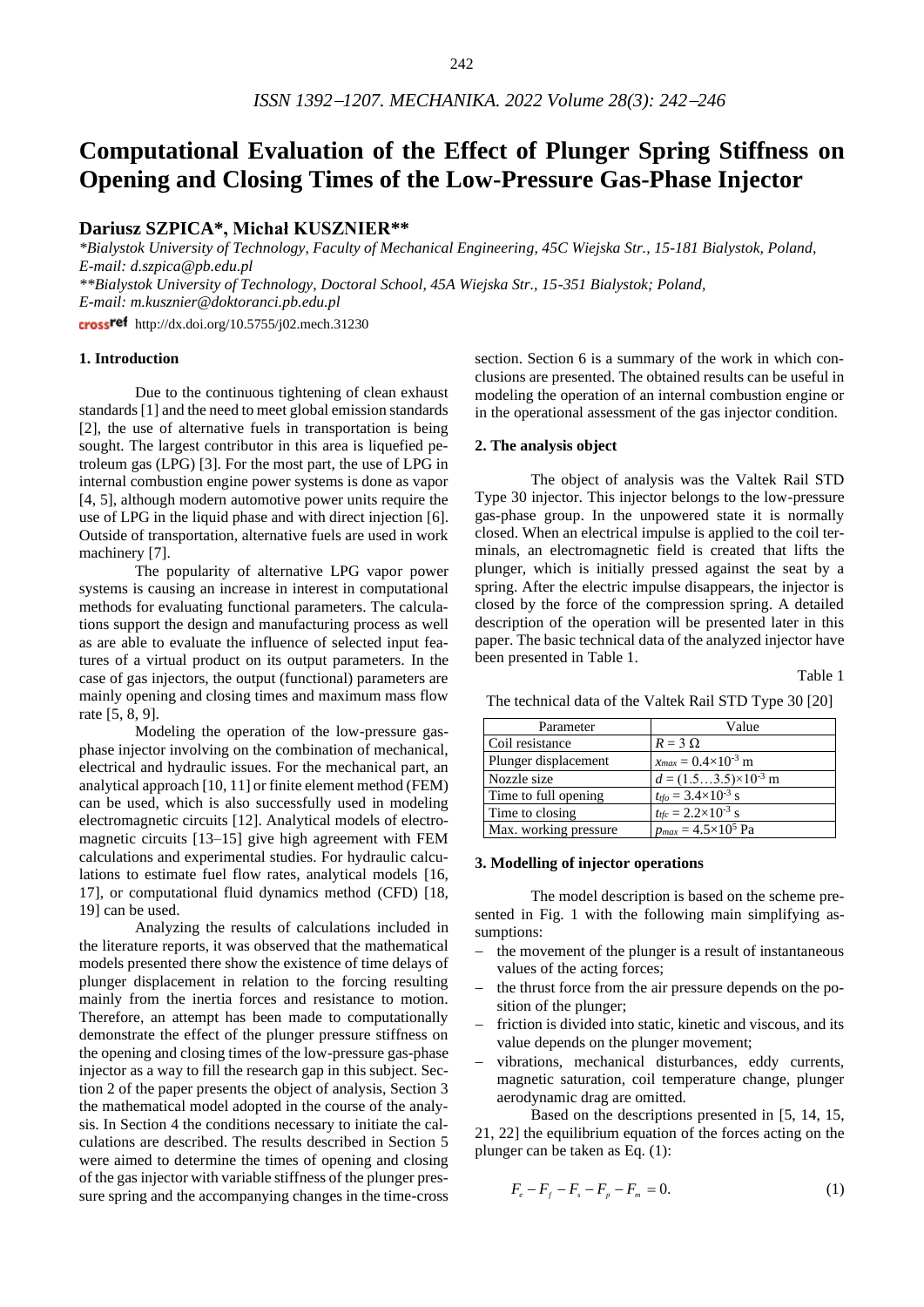

Fig. 1 Diagram presenting main dimensions of the injector and acting forces (description in text)

The waveform of the electromagnetic force  $F_e$  resulted from the electromagnetic circuit's characteristic  $L(x)$ and the value of the electric current *I* according to Eq. (2):

$$
F_e = \frac{1}{2}I^2 \frac{dL(x)}{dx}.
$$
 (2)

The variation of current *I* feeding the circuit was calculated based on Eq. (3):

$$
\frac{dI}{dt} = \frac{1}{L(x)} \left( U - RI - \frac{dL(x)}{dx} \frac{dx}{dt} I \right).
$$
 (3)

The values of inductance  $L(x)$  of the circuit assuming plunger displacement  $x$  are written in the form Eq.  $(4)$ :

$$
\frac{dL(x)}{dx} = \frac{\mu_0 \pi a_c^2 \left(\frac{D_c + d_c}{2}\right) N^2}{g_a \left(x + a_c\right)^2}.
$$
\n(4)

The friction force was dependent on the position of the plunger (Eq. (5)):

$$
F_{f} = \begin{cases} \mu_{s}mg & \text{if } x = 0, \ x = x_{\text{max}} \\ \left(\mu_{k}F_{N} + \mu_{v}\frac{dx}{dt}\right)sgn(x) & \text{if } x \neq 0 \end{cases}
$$
(5)

The force from the plunger compression spring was calculated from Eq. (6):

$$
F_s = C(x_0 + x). \tag{6}
$$

The force from gas pressure depended on the position of the plunger (Eq. (7)):

$$
F_s = \begin{cases} A_1 p_1 + A_2 p_2 & \text{if } x = 0\\ 0 & \text{if } x > 1 \times 10^{-7} \text{m} \end{cases}
$$
 (7)

The inertia force depended on the mass and acceleration of the plunger (Eq. (8)):

$$
F_m = m \frac{d^2 x}{dt^2}.
$$
\n(8)

$$
\begin{cases}\n\frac{dx}{dt} = v \\
\frac{dv}{dt} = \frac{F_e - F_d - F_s - F_p}{m} \\
\frac{dI}{dt} = \frac{1}{L(x)} \left( U - RI - \frac{dL(x)}{dx} \frac{dx}{dt} I \right)\n\end{cases}
$$
\n(9)

## **4. Parameter values and initial conditions**

## Table 2

Parameter values and initial conditions necessary to initiate the calculation

|                                                                                                                                                                                         | $F_m = m \frac{d^2 x}{dt^2}.$                                                                                                                                                                                                                                 | (8)                                                                                                                                                          |  |  |
|-----------------------------------------------------------------------------------------------------------------------------------------------------------------------------------------|---------------------------------------------------------------------------------------------------------------------------------------------------------------------------------------------------------------------------------------------------------------|--------------------------------------------------------------------------------------------------------------------------------------------------------------|--|--|
|                                                                                                                                                                                         | mine the current waveform $I$ and the plunger displacement<br>x will take the form Eq. $(9)$ :                                                                                                                                                                | Finally, the system of equations necessary to deter-                                                                                                         |  |  |
| $F_m F_f F_s F_p$<br>ain dimensions of the injector<br>ription in text)<br>e electromagnetic force $F_e$ re-<br>tic circuit's characteristic $L(x)$<br>urrent $I$ according to Eq. (2): | $\frac{dx}{dt} = v$<br>$\begin{cases}\n\frac{dv}{dt} = \frac{F_e - F_a - F_s - F_p}{m} \\ \frac{dI}{dt} = \frac{1}{L(x)} \left( U - RI - \frac{dL(x)}{dx} \frac{dx}{dt} I \right)\n\end{cases}$<br>where the designations are as shown in Fig. 1 and Table 2. | (9)                                                                                                                                                          |  |  |
|                                                                                                                                                                                         | 4. Parameter values and initial conditions                                                                                                                                                                                                                    |                                                                                                                                                              |  |  |
| (2)<br>rent $I$ feeding the circuit was                                                                                                                                                 | conditions necessary to initialize the calculations.<br>Parameter values and initial conditions necessary to initiate<br>the calculation                                                                                                                      | Table 2 shows the parameter values and boundary<br>Table 2                                                                                                   |  |  |
| $\frac{L(x)}{dx} \frac{dx}{dt} I$ .<br>(3)                                                                                                                                              | Parameter                                                                                                                                                                                                                                                     | Value                                                                                                                                                        |  |  |
|                                                                                                                                                                                         | Injection time                                                                                                                                                                                                                                                | $t_{inj} = 5 \times 10^{-3}$ s                                                                                                                               |  |  |
|                                                                                                                                                                                         | Mass of the piston and needle<br>Coil dimensions and position                                                                                                                                                                                                 | $m = 5 \times 10^{-3}$ kg<br>$a_c = 3 \times 10^{-3}$ m                                                                                                      |  |  |
| ance $L(x)$ of the circuit assum-<br>e written in the form Eq. $(4)$ :<br>$\frac{c}{\sqrt{2}}$ $N^2$ .                                                                                  |                                                                                                                                                                                                                                                               | $h_c = 13.86 \times 10^{-3}$ m<br>$H_c = 23 \times 10^{-3}$ m<br>$D_c = 20 \times 10^{-3}$ m<br>$d_c = 11 \times 10^{-3}$ m<br>$g_a = 1.4 \times 10^{-3}$ m; |  |  |
| (4)                                                                                                                                                                                     | Number of coil windings                                                                                                                                                                                                                                       | $N_c = 500$                                                                                                                                                  |  |  |
|                                                                                                                                                                                         | Permeability of vacuum                                                                                                                                                                                                                                        | $\mu_0 = 4 \times 10^{-7}$ H/m                                                                                                                               |  |  |
|                                                                                                                                                                                         | Spring stiffness                                                                                                                                                                                                                                              | $C = 780$ N/m                                                                                                                                                |  |  |
| as dependent on the position of                                                                                                                                                         | Initial tension the spring                                                                                                                                                                                                                                    | $x_0 = 0.75 \times 10^{-3}$ m                                                                                                                                |  |  |
|                                                                                                                                                                                         | Coefficient of static friction                                                                                                                                                                                                                                | $\mu_s = 0.61$                                                                                                                                               |  |  |
|                                                                                                                                                                                         | Coefficient of kinematic friction                                                                                                                                                                                                                             | $\mu_k = 0.47$                                                                                                                                               |  |  |
|                                                                                                                                                                                         | Coefficient of viscous friction                                                                                                                                                                                                                               | $\mu_v = 0.009$ (Ns)/m                                                                                                                                       |  |  |
| $x = x_{\text{max}}$                                                                                                                                                                    | Cross area over the valve                                                                                                                                                                                                                                     | $A_1 = 32.56 \times 10^{-6}$ m <sup>2</sup>                                                                                                                  |  |  |
| (5)                                                                                                                                                                                     | Cross area under the valve                                                                                                                                                                                                                                    | $A_2 = 12.56 \times 10^{-6}$ m <sup>2</sup>                                                                                                                  |  |  |
| $gn(x)$ if $x \neq 0$                                                                                                                                                                   | Gas pressure                                                                                                                                                                                                                                                  | $p_1 = 1 \times 10^5$ Pa + $p_2$                                                                                                                             |  |  |
|                                                                                                                                                                                         | Inlet manifold pressure                                                                                                                                                                                                                                       | $p_2 = 1 \times 10^5$ Pa                                                                                                                                     |  |  |
|                                                                                                                                                                                         | Density of air                                                                                                                                                                                                                                                | $\rho = 1.2 \text{ kg/m}^3$                                                                                                                                  |  |  |
| plunger compression spring                                                                                                                                                              | Initial conditions $(t = 0$ s)<br>Electric voltage                                                                                                                                                                                                            | $U = 12$ V                                                                                                                                                   |  |  |
|                                                                                                                                                                                         | Electric current                                                                                                                                                                                                                                              | $I = 0$ A                                                                                                                                                    |  |  |
|                                                                                                                                                                                         | Plunger displacement                                                                                                                                                                                                                                          | $x = 0$ m                                                                                                                                                    |  |  |
| (6)                                                                                                                                                                                     | 5. Results and discussion                                                                                                                                                                                                                                     |                                                                                                                                                              |  |  |
| pressure depended on the posi-                                                                                                                                                          | Eq. (9) was solved numerically in Matlab/Simulink [23].<br>The implicit trapezoidal method combined with backward<br>differentiation was used. The integration step was varied,                                                                               | In each analyzed case, the system of differential                                                                                                            |  |  |
| $x=0$<br>(7)                                                                                                                                                                            |                                                                                                                                                                                                                                                               |                                                                                                                                                              |  |  |
| m                                                                                                                                                                                       | with the mini-minimum value set at $1 \times 10^{-7}$ s). Matlab/Sim-<br>ulink software allows easy implementation of empirical<br>models, as confirmed in $[5, 24, 25]$ .                                                                                    |                                                                                                                                                              |  |  |
| bended on the mass and accel-                                                                                                                                                           | and boundary conditions based on Table 2, the od-response                                                                                                                                                                                                     | In the initial part of the analysis, assuming the data                                                                                                       |  |  |
| ١١٠                                                                                                                                                                                     |                                                                                                                                                                                                                                                               |                                                                                                                                                              |  |  |

## **5. Results and discussion**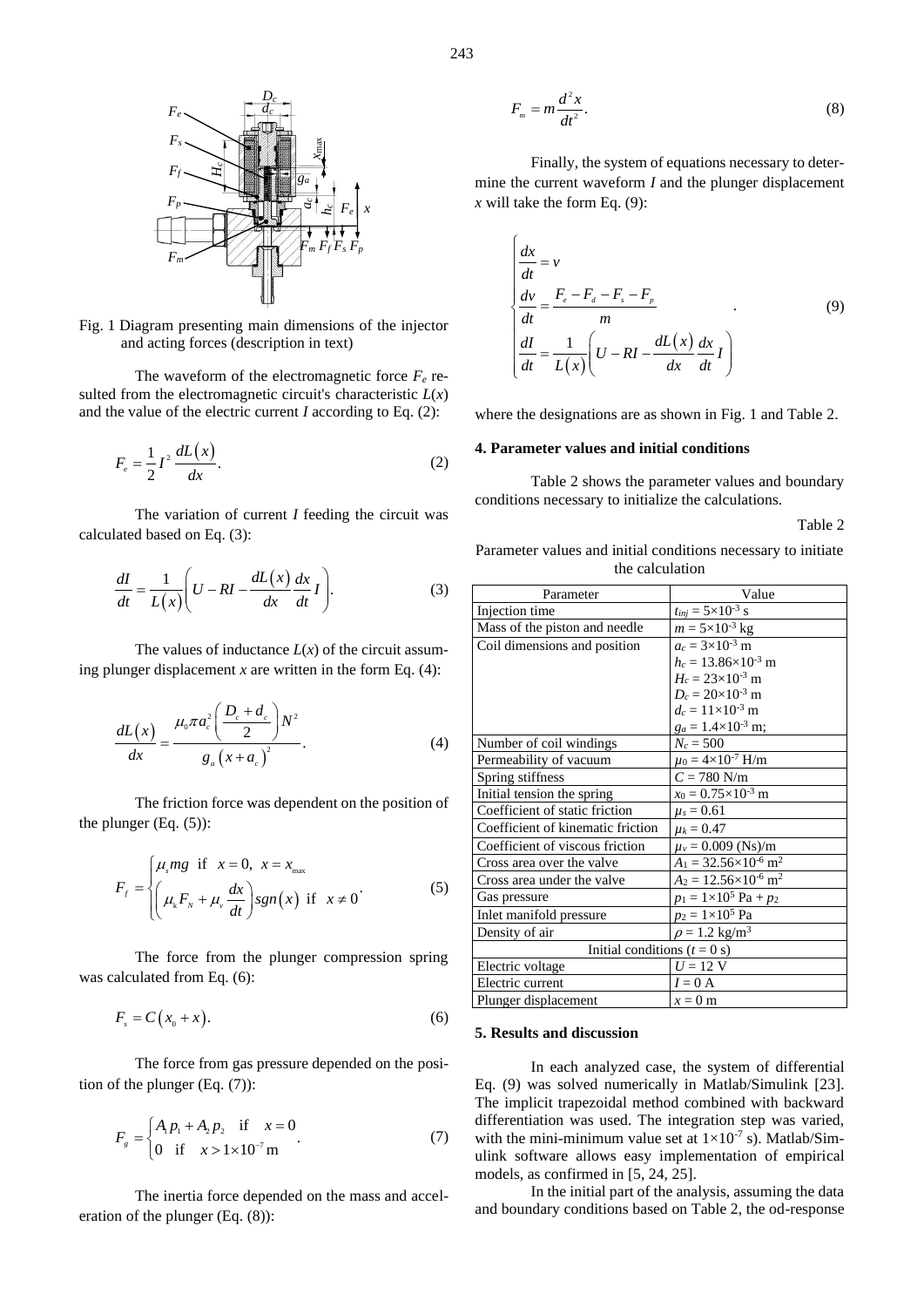of the system to a pulsed electric voltage forcing  $U = 12$  V with duration  $t_{inj} = 5 \times 10^{-3}$  s, with spring stiffness  $C =$ =780 N/m was obtained.

The impulse in the form of electric voltage *U* (from-segment *A-D* with length  $t_{inj} = 2.21 \times 10^{-3}$  s) is an excitation (Fig. 2). In response, the electric current waveform I has characteristic breakthroughs (points *B*` and *C*`) at the points of beginning of travel (point *B*) and reaching by the plunger the maximum opening *xmax* (point *C*). The breakthrough separates the coil inductance values at constant (segments *A-B* and *C-D*) and variable plunger position (segment *B-C*).



Fig. 2 The runs of input *U* and response *I* and *x* obtained for the purposes of the initial analysis

When an electrical pulse appears at the injector coil terminals, the plunger responds with a delay *tro* (Fig. 2). This is due to the need to overcome spring preload, inertia resistance and plunger friction. When the coil supply is lost (points *D* and *D*`), the plunger is moved by the force from the compression spring. In this case, the closing delay is not visible, hence the response time cannot be determined.

The plunger lift *x* enabled determination of the time to full opening  $(t_{tfo} = 3.30 \times 10^{-3} \text{ s} - \text{point } C \text{ in Fig. 1})$  and closing  $(t_{\text{tfc}} = 2.21 \times 10^{-3} \text{ s} - \text{point } D)$ . Comparing the results with the manufacturer's data (Table 1), there was a 2.77%

longer time to full opening and 0.50 % shorter time to full closing. Based on this, the proposed injector performance model was found to be representative for comparison purposes.

In the main part of the analysis, the times to full opening and closing of the injector were determined with changes of the stiffness of the compression spring in the range (100...2000) N/m with a step of 100 N/m. The results of the calculations for the times to full opening *ttfo* and closing *ttfc* are shown in Table 3.

Table 3

Determined times to full opening and closing of the injector depending on the stiffness spring

| t,                 | $C$ , N/m   |      |      |      |      |      |      |
|--------------------|-------------|------|------|------|------|------|------|
| $\times 10^{-3}$ s | 100         | 200  | 300  | 400  | 500  | 600  | 700  |
| $t_{tfo}$          | 3.09        | 3.12 | 3.15 | 3.19 | 3.22 | 3.25 | 3.28 |
| $t_{\text{tfc}}$   | 6.90        | 4.57 | 3.65 | 3.13 | 2.78 | 2.53 | 2.34 |
| t,                 | $C$ , $N/m$ |      |      |      |      |      |      |
| $\times 10^{-3}$ s | 800         | 900  | 1000 | 1100 | 1200 | 1300 | 1400 |
| $t_{tfo}$          | 3.31        | 3.34 | 3.37 | 3.40 | 3.43 | 3.46 | 3.49 |
| $t_{tfc}$          | 2.18        | 2.05 | 1.95 | 1.85 | 1.77 | 1.70 | 1.64 |
| t,                 | $C$ , N/m   |      |      |      |      |      |      |
| $\times 10^{-3}$ s | 1500        | 1600 | 1700 | 1800 | 1900 | 2000 |      |
| $t_{tfo}$          | 3.52        | 3.55 | 3.58 | 3.61 | 3.64 | 3.67 |      |
| $t_{\text{tfc}}$   | 1.58        | 1.53 | 1.49 | 1.44 | 1.40 | 1.37 |      |

In order to graphically represent the results of the calculations, Fig. 3 was created. The obtained values for the time to full opening *ttfo* were approximated by a linear function, obtaining high agreement ( $R^2 = 0.9995$ ). In the case of closing times, a power approximation function was used, where a high agreement was also observed  $(R^2 = 0.9992)$ . Analyzing the differences in the *ttfo* times, little change is apparent in the spring stiffness range assumed in the calculations. This means that the electromagnetic field generated by the coil is sufficient even at a stiffness of  $C = 2000$  N/m. Considering the time *ttfo* as a whole, its 18.85% elongation at 2000 N/m relative to the stiffness of 100 N/m was noted. In the case of time  $t_{\text{rfc}}$  in the considered spring stiffness range, the time was reduced by 80.17% at 100 N/m relative to 2000 N/m.

The plunger compression spring stiffness loss or gain can occur in the course of operation. On the one hand, wear and tear can cause a decrease in stiffness, while on the other hand, contaminants between the spring coils can cause an increase in stiffness.

Variation in the times *ttfo* and *ttfc* can fundamentally affect the functional capability of the injector. In Fig. 4, selected plunger lift waveforms are shown to illustrate the differences in the area fields underneath them. The surface area indirectly illustrates the injector output.

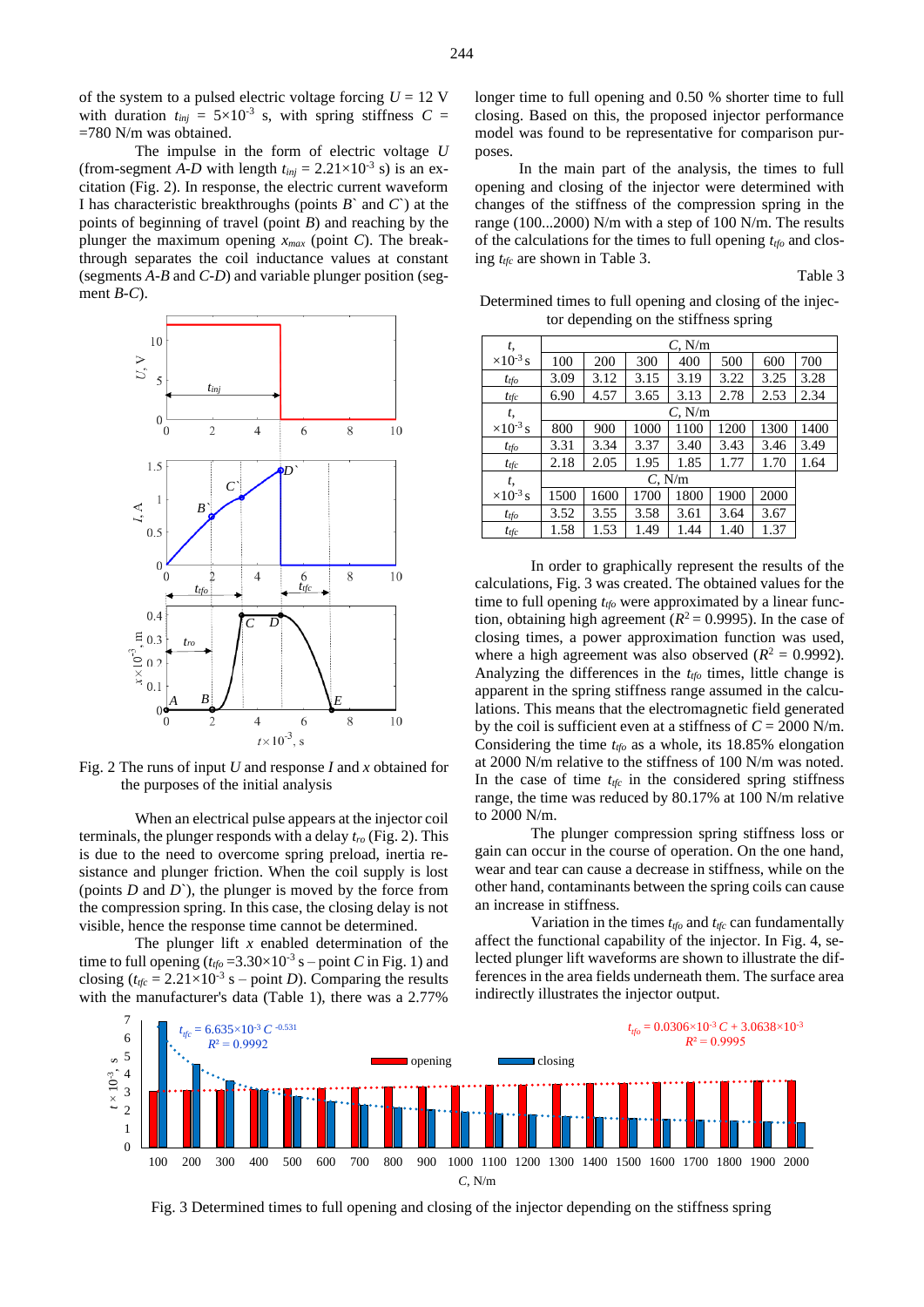

Fig. 4 Selected waveforms of the plunger lift depending on the stiffness of the pressure spring

Therefore, in the final stage of the analysis, the displacement results were interpolated using the linear method to the  $1 \times 10^{-7}$  s step and further determined by integrating the time-cross section of the injector opening using the rectangle method. Fig. 5 shows the determined time-cross section values with 100% representing the highest value obtained with a stiffness of 100 N/m.



Fig. 5 The time-cross section of the injector

The time-cross section determined at a stiffness of 2000 N/m is only 35.21% of the time-cross section at 100 N/m. From approx. 500 N/m, the time-cross sections decrease linearly with a slight decrease as the stiffness of the compression spring increases.

#### **6. Conclusions**

The paper presents calculations regarding the influence of the pressure spring stiffness on the opening and closing times of the low-pressure gas-phase injector. Based on the analyzes, the following conclusions were drawn.

1. The proposed model description of the operation of the gas injector showed the correlation of the results with the manufacturer's data. There was an reduction in the time to fully open by 2.77 % and increase in the time to fully close by 0.50 %. The model was found to be representative for comparison purposes.

2. Analyzing the times to full opening in the range of the compression spring stiffness (100… 2000) N/m, it was found that the time to full opening extended by 18.85% with a stiffness of 2000 N/m in relation to the stiffness of 100 N/m.

3. For the times to full closing in the stiffness range under consideration, it is reduced by 80.17% at 100 N/m compared to 2000 N/m.

4. The time-cross section determined at a stiffness of 2000 N/m is only 35.21% of the time-cross section at 100 N/m. From approx. 500 N/m, the time-cross sections

decrease linearly with a slight decrease as the stiffness of the compression spring increases.

## **Acknowledgment**

This research was financed through subsidy of the Ministry of Science and Higher Education of Poland for the discipline of mechanical engineering at the Faculty of Mechanical Engineering Bialystok University of Technology WZ/WM-IIM/4/2020.

## **References**

- 1. **Ball, D.; Meng, X.; Weiwei, G.** 2020. Vehicle emission solutions for China 6b and Euro 7, Proceedings of the SAE Technical Papers 2020-01–06. https://doi.org/10.4271/2020-01-0654.
- 2. **Clairotte, M.; Suarez-Bertoa, R.; Zardini, A. A.; Giechaskiel, B.; Pavlovic, J.; Valverde, V.; Ciuffo, B.; Astorga, C.** 2020. Exhaust emission factors of greenhouse gases (GHGs) from European road vehicles, Environmental Sciences Europe 32: 125. http://dx.doi.org/10.1186/s12302-020-00407-5.
- 3. **Raslavičius, L.; Keršys, A.; Mockus, S.; Keršiene, N.; Starevičius, M.** 2014. Liquefied petroleum gas (LPG) as a medium-term option in the transition to sustainable fuels and transport, Renewable and Sustainable Energy Reviews 32: 513–525.
	- http://dx.doi.org/10.1016/j.rser.2014.01.052.
- 4. **Wendeker, M.; Jakliński, P.; Czarnigowski, J.; Boulet, P.; Breaban, F.** 2007. Operational parameters of LPG fueled si engine - Comparison of simultaneous and sequential port injection, SAE Technical Papers 2007-01–2051.

http://dx.doi.org/10.4271/2007-01-2051.

- 5. **Borawski, A.** 2015. Modification of a fourth generation LPG installation improving the power supply to a spark ignition engine, Eksploatacja i Niezawodnosc - Maintenance and Reliability 17: 1–6. http://dx.doi.org/10.17531/ein.2015.1.1.
- 6. **Mitukiewicz, G.; Dychto, R.; Leyko, J.** 2015. Relationship between LPG fuel and gasoline injection duration for gasoline direct injection engines, Fuel 153: 526–534.

http://dx.doi.org/10.1016/j.fuel.2015.03.033.

- 7. **Warguła, Ł.; Kukla, M.; Lijewski, P.; Dobrzyński, M.; Markiewicz, F.** 2020. Influence of the use of Liquefied Petroleum Gas (LPG) systems in woodchippers powered by small engines on exhaust emissions and operating costs, Energies 13: 5773. http://dx.doi.org/10.3390/en13215773.
- 8. **Szpica, D.; Kusznier, M.** 2020. Modelling of the lowpressure gas injector operation, Acta Mechanica et Automatica 14: 29–35. http://dx.doi.org/10.2478/ama-2020-0005.

- 9. **Duk, M.; Czarnigowski, J.** 2012. The method for indirect identification gas injector opening delay time. Przeglad Elektrotechniczny 88(10B): 59–63.
- 10. **Mieczkowski, G.** 2017. Stress fields and fracture prediction for an adhesively bonded bimaterial structure with a sharp notch located on the interface, Mechanics of Composite Materials 53: 305–320.

http://dx.doi.org/10.1007/s11029-017-9663-y.

11. **Marczuk, A.; Caban, J.; Aleshkin, A.V.; Savinykh, P.**